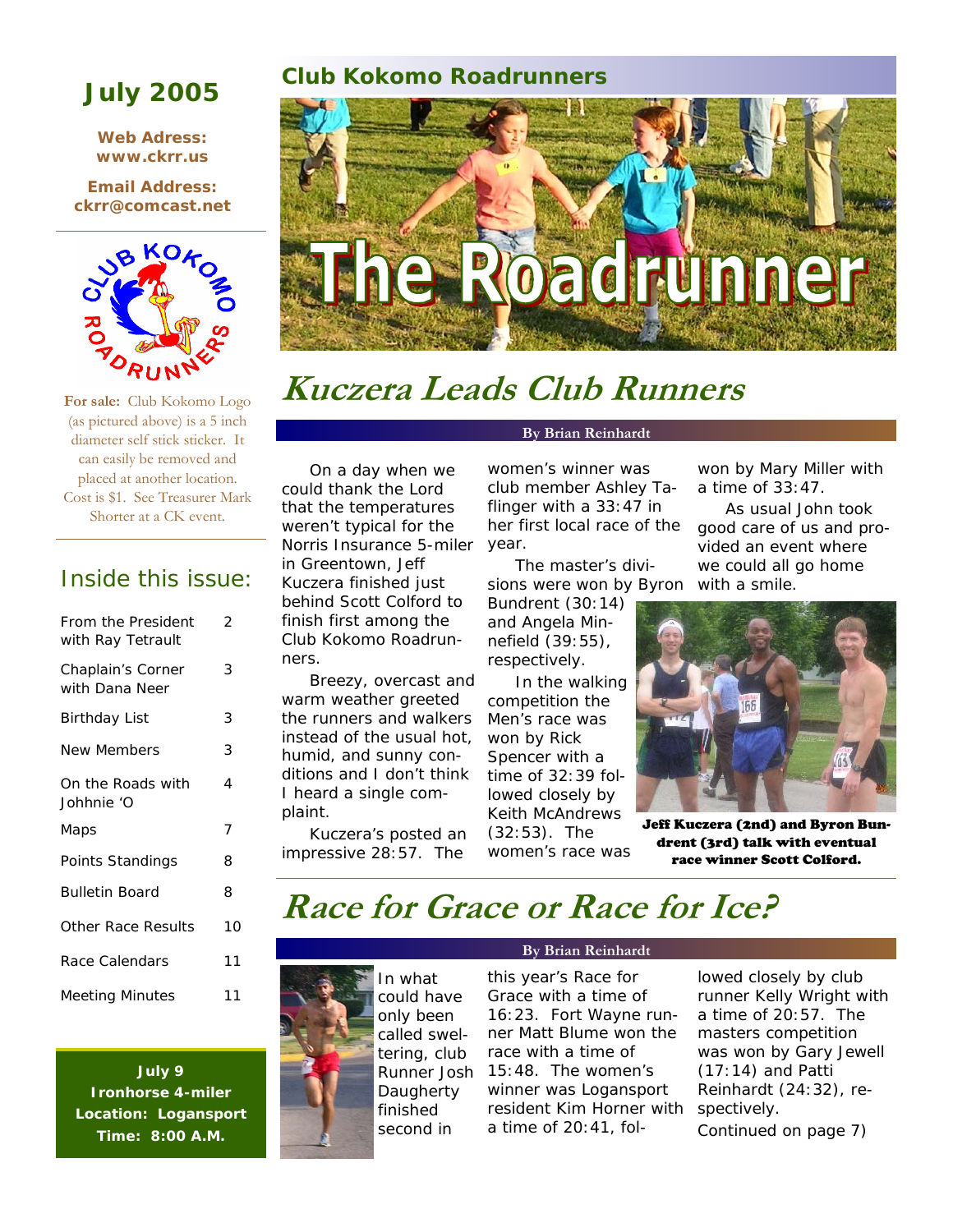### **From the President**



The Coyote Kids 2005 season is halfway finished! I wish all of you could see the amazing transformation that takes place each Thursday evening. CKRR members show up at various times and begin helping Coyote Kids go off without a hitch. There are several that help with parking cars and directing people to the right place. Some are busy setting up the course. Others put the finish chute in place and get ready for the rush of kids who will soon be coming their way. The tent has been set-up each week. There has been a sign up for the Haynes Apperson Kids Races. From the east each week has been a mob of parents and kids coming down the slope to get their name tags and go to their staging area. CKRR has almost 600 kids registered this year. The first two weeks we had well over 400 runners. Coyote Kids has had numerous support people who don't get to watch much of the running as they are taking care of nametags, registering

#### **By Ray Tetrault**

new people, and keeping results from the races. We have runners who help lead the way and others who bring up the rear so we know when to start a new race. At the end of the evening everyone stays and helps put the



course markers, tent, finish line, and other materials away. This year we had to add 3 races because the numbers of kids was



the other assorted volunteers, thank you for your effort in making 2005 Coyote Kids a positive experience for all those young runners!

I consider serving as President a privilege. Thanks for the opportunities you have given me over this past year to grow as a person and as a runner. I am blessed to know the CKRR family and to be a part.

Ray Tetrault Captain Coyote

so high. We divided the 25 yard, 50 yard, and ¼ mile by gender. Even adding this number of kids and races to the evening, we still have been able to complete the evening of running in 65-70 minutes. To all of you CKRR members and all

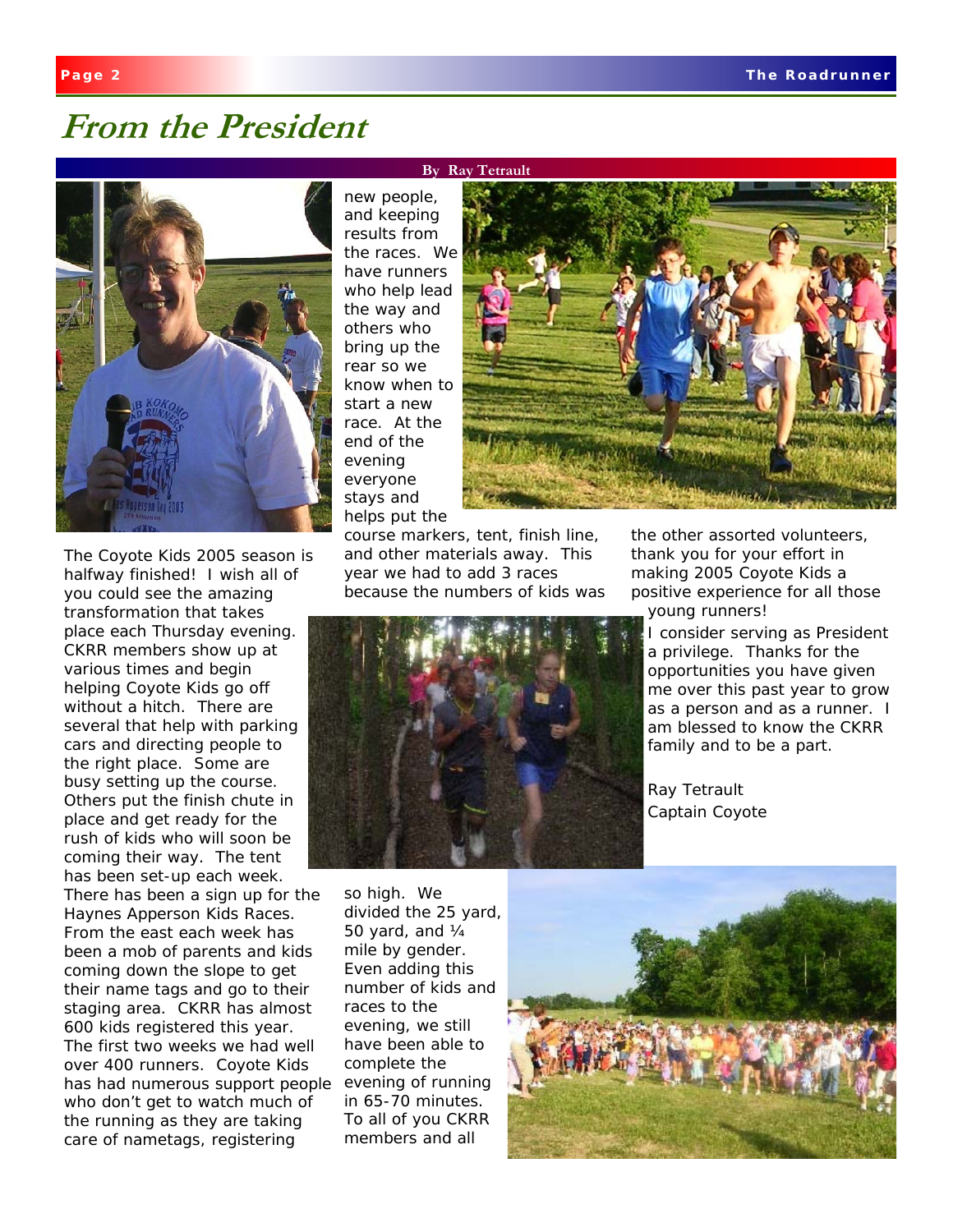### **Chaplain's Corner**



PASSING THE BATON TO THE NEXT GENERATION

A big thank you goes out to each one of you runners/walkers who have so enthusiastically cheered on the next

generation of athletes who are participating in this great sport of ours!!!

**By Dana Neer** 

We are very fortunate to have such a fantastic group of people in our club who believe so much in what they are doing that they feel compelled to encourage those coming up the ranks to embrace the joys of living an active lifestyle.

There have been many opportunities in the last several months and many more coming up in the near future for all of us to voice our applause to the little guys and girls just starting out, all the way up to those participating in jv and varsity high school cross country. The last

two Thursday nights at our Coyote Kids races many of you worked hard at helping each of the runners be successful. With Captain Coyote booming instructions and encouragement on the PA system and the rest of us flying around like worker bees getting the results, handing out refreshments, and generally just being helpful to the kids, that is what passing the baton to the next generation is all about.

In addition, so many of the high school athletes in our county have voiced their appreciation to those in our club who make it a priority to attend cross country and track meets each year. By attending these events, you get to know

the names of the students and who they are as people. What an encouragement it is to hear fans yelling your name and cheering you on to do your best. Ours is a unique sport, in that we can be so highly competitive and yet so happy for others when they do well.

So keep the encouragement and motivation coming. Our running family here in NorthCentral Indiana is happy and healthy. Let's continue to make strong and clean handoffs to those who are ready to take the baton from us and run.

**New Members** 

**JJ Schmitt** 

### **Birthdays**



Make sure to wish Kathie Barnett a happy birthday.

7/1 Adrienne Fisher 7/1 Steve Inman 7/4 Phil Leininger

7/4 Jack Sanders, Jr. 7/5 Bill Heck 7/5 Lisa Stucker 7/6 Sarah Kleinknight 7/6 Sara Miller 7/6 Trevor Stucker 7/7 Kathie Barnett 7/8 Jordan Lee 7/10 John McGinty 7/11 Paul Cardwell 7/11 Janice Peugh 7/12 Waverly Neer 7/14 Bethany Fisher 7/14 Jerry Lambert 7/16 Helen Brown

7/17 Vincente Lorenz 7/18 Wesley White 7/19 Jack Sanders, Sr. 7/19 James Schneider 7/20 Kellie Miles 7/21 Kim Lee 7/22 Darrell Pennycoff 7/24 Nicole Peel 7/25 Kelly Wright 7/26 Karmen Glaspy 7/29 Don Middleton 7/30 Michael Marley 7/31 Chuck Masters

**And a big apology to Zoe Irvin for leaving her off** 

#### **of last month's list!**



Make sure to wish Helen Brown a happy birthday.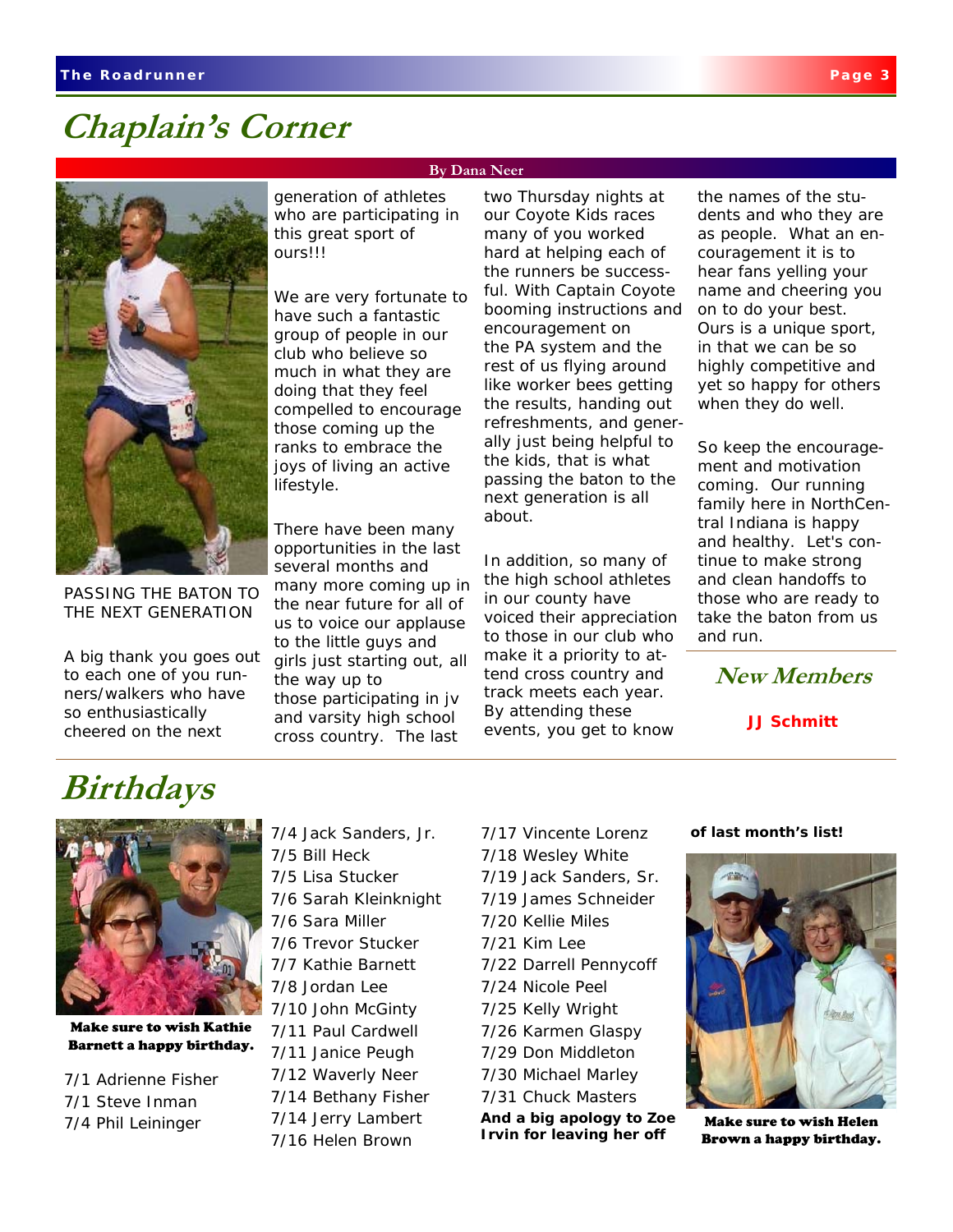### **On the Roads**



*"Cheer, cheer for Old Notre Dame, Wake up the echoes cheering her name, Send a volley cheer on high, Shake down the thunder from the sky, What though the odds be great or small Old Notre Dame will win over all,* 

*While her loyal sons are marching Onward to victory."* 

#### *Notre Dame Victory March*  **By Johnny 'O**

For Notre Dame fans like Johnny 'O, the *Victory March* tingles the spine and fires the heart. The *March* is one of the most recognizable songs in the world, and it was playing as Sunburst runners and walkers entered Notre Dame Football Stadium and raced toward the finish at the 50-yard line. For three Club Kokomo Roadrunners, however, it wasn't the *Victory March* that put the extra spring in their finish steps.

Nicole Peel and Charlie Skoog's goal for South Bend's marathon was to run a Boston Marathon qualifying time; Chuck Masters just wanted to run a

#### **By Johnnie 'O**

marathon and stay out of the medical tent.

The three Kokomo runners were part of a CK band that traveled north to run in the June 4 Sunburst marathon, half marathon, and 5K races.

Before Sunburst, 34-year-old Nicole had run three marathons - - 2003 Chicago in 4 hours, 36 minutes; 2004 Chicago, 4:19; and 2005 Disney, 4:15.

 Charlie, 54, had nine marathons on his tall frame with a personal best of 3:13.52 at the 1995 Chicago Lakefront Marathon. He qualified seven times for Boston and ran the world famous race twice - 3:26.59 in 1996 and 3:56.49 in 2004.

Chuck, 51, has run 15 marathons with a PR of 2:39.17. He ran the 100<sup>th</sup> anniversary Boston in 1996 "just for the fun of being at the celebration."

Boston was a "distant but not serious goal" of Nicole's after she finished her first marathon. She got serious about Boston after she joined Club Kokomo in January, and started "gaining more speed" by running with club members.

After running a 1:25.19 at the 1997 Indy Mini, Charlie started to run more ultra marathons, had his third knee surgery and a back surgery, and "generally started to slow down with age and injury." Buddy Mark Rowe "got me inspired to run a 'faster' marathon and I managed a 3:28.16 at Myrtle Beach. Charlie was a volunteer at this year's Boston. He vowed to return for the 2006 Boston as a participant or volunteer.

Chuck qualified for Boston at CK's trip to the Top of Utah Marathon last fall. He ran 3:18, but

ended up in the "IV" tent. "I was really disappointed about crashing so bad at Utah, so I wanted to run Sunburst to see if I could get through it without hurting myself too much. My goal was just to get around 3:30 and not crash."

Chuck wanted "to stay aerobic" during Sunburst, and he did just that until the course's biggest hill at Mile 24. "The heat and hills got to me a little after that and I slowed down a little."

Chuck didn't slow much as he finished in 3:22.12 and was fifth in his age group. "I ran 3:18 in Utah and ended up in an IV tent. This was a lot better."

Charlie and Nicole plan to go on the club's fall trip to Bar Harbor, Maine, and run the Mount Desert Marathon. The Mount Desert course is difficult and not conducive to running a fast time, so Nicole and Charlie figured Sunburst was their best opportunity to meet their Boston qualifying time of 3:45.

Prior to the start of Sunburst and despite the warm temperature and high humidity, Charlie was confident he and Nicole could run the necessary 8:35 pace to qualify for Boston because they had run 20 miles at 8:17 pace on May 22, which was a day after they had raced hard in the fourmile John Norris race that turned out to be 4.4 miles.

"I knew the heat and humidity would be a factor, but I thought we could fight through the adverse conditions because of the many aid stations on the course," Charlie said. "As it turned out, it was tougher than I thought."

Nicole: "I felt about like I normally feel before the start of a marathon - slightly nervous, stomach unsettled - but I put my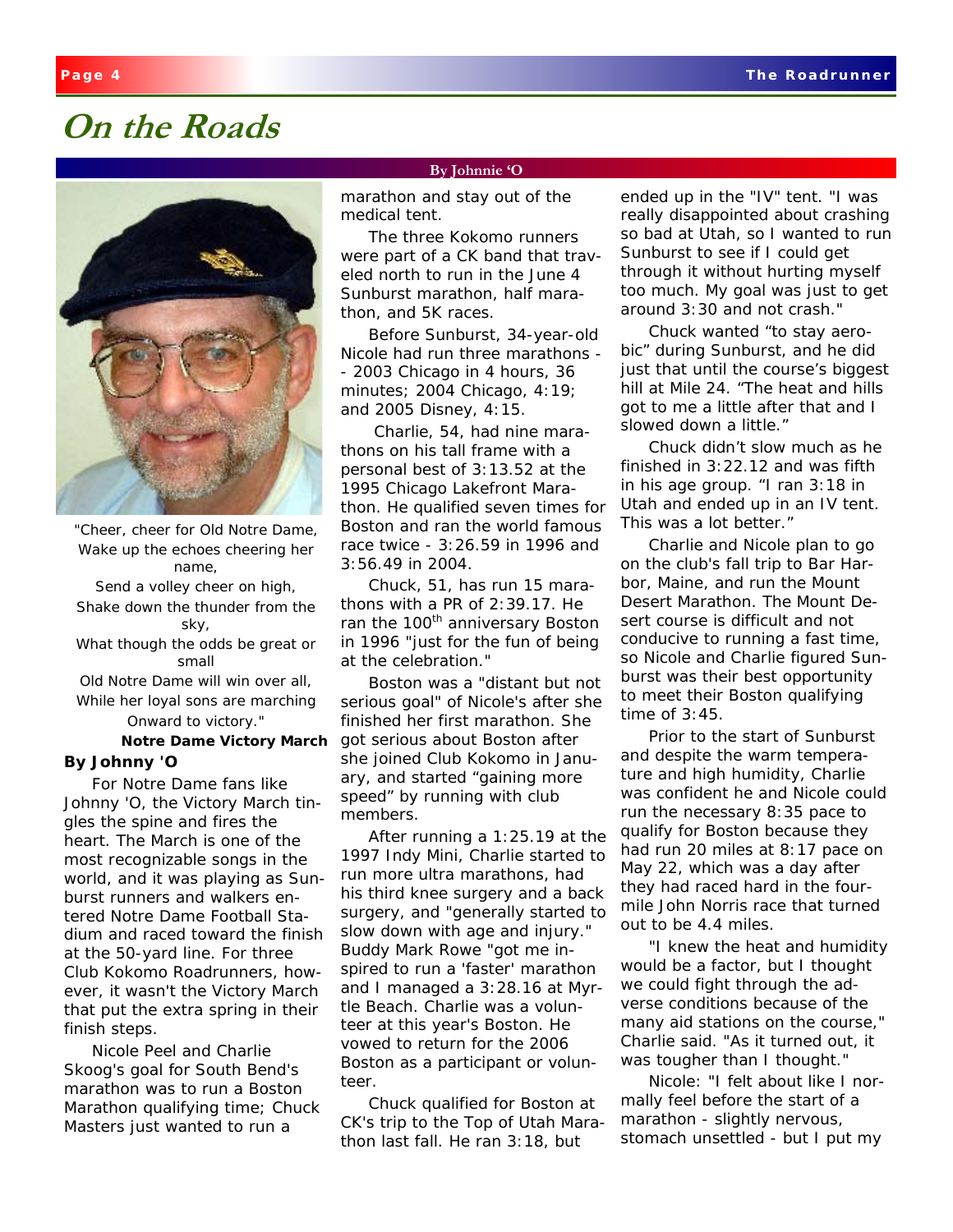### **On the Roads (Continued from page 4)**

trust in the strength God has provided me in every race I have ever ran and in the training program I had followed."

The Sunburst course had no major hills but there were frequent ups and downs that made it difficult for Charlie and Nicole to run an even pace. They covered the first nine miles in 1:14.55 for an 8:19 average, but their pace ranged from 8:10 to 8:29.

Charlie was comfortable with the 8:20 pace until mile 18. "I could feel an ache in the back of my head, which for me is an indication of heat exhaustion. This concerned me a lot and I started pouring water on my head at every opportunity."

Doubts of qualifying for Boston began to creep into Charlie's mind with the onset of the heat problem. His doubts became stronger when a "tightened thigh muscle" grew from an "annoyance" into "another major weakness." His concern grew even more when he realized he had to run the last 3.2 miles in

30 minutes after taking 9:23 to cover Mile 23.

"I knew I couldn't stop and that I had to gut it out."

Charlie did just that, as he covered miles 24 through 26 in 9:05, 9:29, and 9:23.

It wasn't until Mile 26, which was near the entrance to the football stadium, that Charlie knew he was going to make Boston, as he had three minutes to cover the final two-tenths of a mile. He finished in 3:44.05.

"It was a race of attrition and I barely won out."

Nicole: "At the beginning I thought we were going a little bit too fast to maintain the pace for 26, but, in the end, I was glad we had built up a time cushion."

Between 20 and 22 miles, Nicole walked twice - two minutes and then one minute - to rid herself of a "pretty ugly side stitch." Around mile 23, she realized she had 35 minutes to run three miles. "I knew then that I was going to make the Boston time, and I really enjoyed the last three

miles."

Nicole finished in 3:41.47. She was ninth woman overall and second in her age group.

Nicole attributed the major cut in her marathon time to three factors:

"First, running with guys in the club much faster than me pushed me to go faster and helped build my confidence. A big 'Thank You' goes to Will, Charlie, Gary and Brian for letting me tag along with them.

"Secondly, I have followed a nutrition plan designed by Powerhouse Gym for the past nine months. I dropped weight just before Disney and then just recently I have dropped about 10 percent body fat and really built muscle tone. This helped me to be stronger and recover better from workouts.

"Thirdly, I could not ask for a more dependable and consistent training partner than Teresa Long. We put in many early morning

(Continued on page 6)



Teresa Long (L-R), Dave White, Nicole Peel, Mark Webster, Chuck Masters, Charlie Skoog, Wesley White, Mark Reel.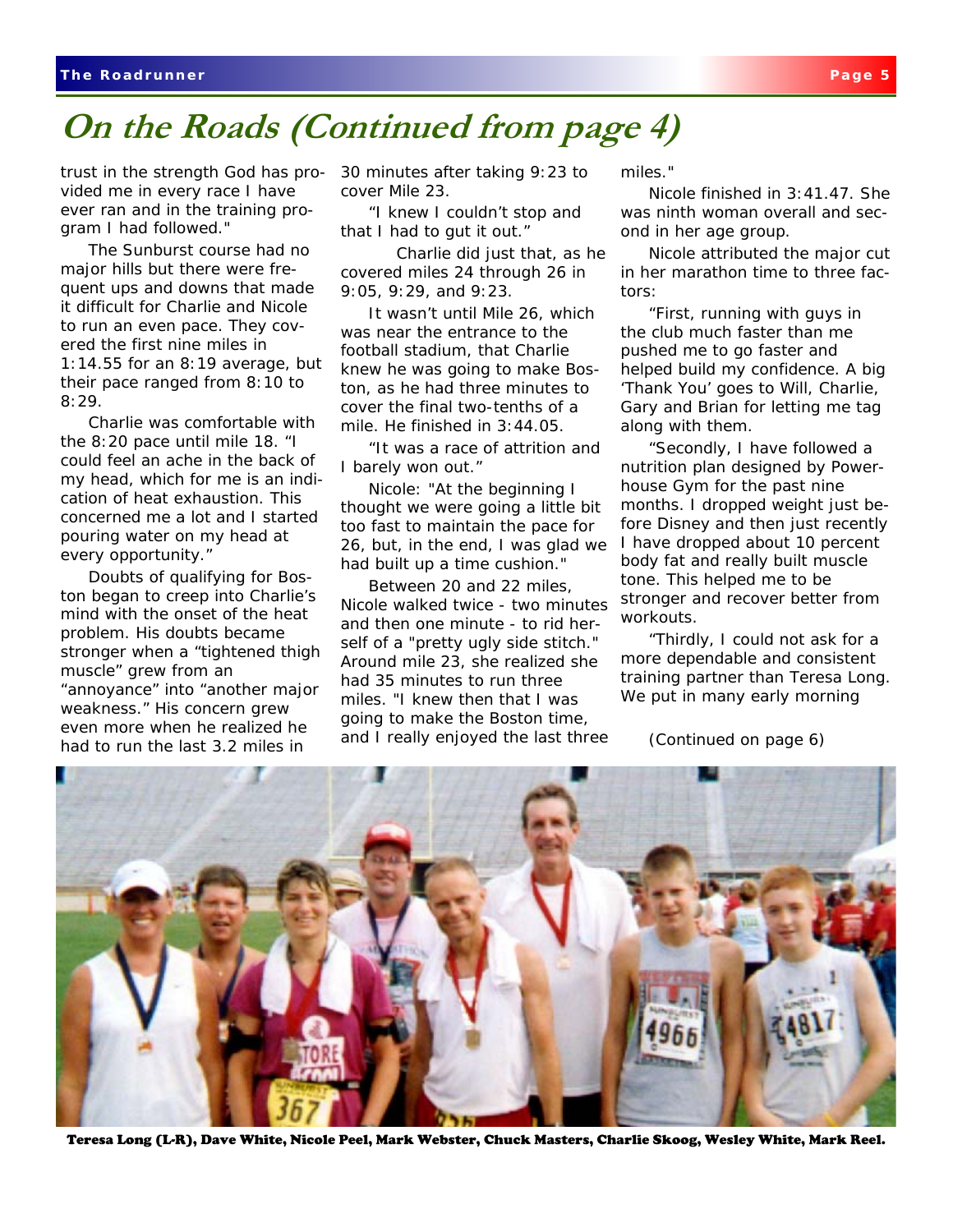# **On the Roads (continued from page 5)**

runs and early workouts at the gym. I used to train alone and I have really come to appreciate running with the club. I honestly don't think I'd be near this far without CKRR."

### **THE SONG**

Chuck, Nicole, and Charlie had different reactions to hearing *The Notre Dame Victory March* as they entered the football stadium.

Chuck: "I'm not a big football or N.D. fan, but the finish was a nice way for people to watch their friends come in."

Nicole: The fight song was playing as I ran down through the tunnel. I was on top of the world and just looking for some of the other club members who had run the half (marathon) and finished before us."

Charlie: The best part of Sunburst was seeing the 26 mile marker and knowing I had qualified for Boston. The fight song was icing on the cake and it was a real thrill. As I approached the finish I was aware that I had pushed myself all the way to the edge. I was dizzy, semi nauseous, hot, happy, and blessed to be able to attempt this endeavor with some best friends."

### **FINAL THOUGHTS**

It had been 12 years since Johnny 'O was at the Sunburst races. In 1993, I competed in a triathlon. In 2005, I jogged the 5K. I am a rabid Notre Dame fan, so my Irish eyes were smiling in throughout both races.

In '93, all the races started and finished at the University of Notre Dame. When training partner Gary Meeks and I got out of the car race day morning, the

smiling face of friend and CK Hall of Fame member Jim Schneider greeted us. Jim had moved from Kokomo to Illinois, so running into him in South Bend was a big surprise.

All three of us were entered in the triathlon. Unlike this year's early starts, the triathlon went off at 9 a.m. just before the 5K, which was the last starting race.

We swam an out-and-back half-mile in a lake on campus, tiptoed a quarter mile along a rocky shore and across a road to our bikes, and then cycled 22 miles. The only thing I remember about cycling was that it ended in a South Bend park.

From the park, we ran 5.5 miles to the 50-yard line in Notre Dame Football Stadium. Gary knew all about my love for Notre Dame football, so as I approached the 50-yard line finish, he yelled my name and lofted a banana in my direction. I caught the yellow spiral in stride, held it up with one hand, did a 360, and



The Twins: Sisters Cyndy Eyon and Cheryl Marner finished the half marathon together.

danced across the finish line in 2:08. It was a great thrill.

A short time later, we celebrated with CK Hall of Fame member Bill Bennett, whose marathon finish time qualified him for the Boston Marathon.

In 2005, the Sunburst courses started at the College Football Hall of Fame in downtown South Bend, and eventually meandered east to Notre Dame.

I too eventually meandered my way to the stadium. There was no friend waiting to toss a banana, but there was the playing of N.D.'s *Victory March*. The fight song picked me up and I floated across the thick, dark green grass of the famous gridiron to the finish.

Friday night at packet pick up, Dave White, his son Wesley and Wes' friend, Mark Reel, toured the College Football Hall of Fame. Former N.D. basketball coach Digger Phelps was there autographing his latest book, *Notre Dame Hardwood*, which Dave purchased for Wes.

After I finished the 5K, I rendezvoused with Wes and Mark. The Western basketball players also had run the 5K. While waiting for Dave to finish the half marathon, I took the boys on a mini campus tour.

We saw seven "real" Heisman trophies and new Notre Dame Football coach Charlie Weis in the Joyce Athletic Center, and a \$250 Joe Montana football jersey in the school's bookstore.

I don't know about the boys, but, for Johnny 'O, the tour was the "icing" on a great weekend with Club Kokomo friends.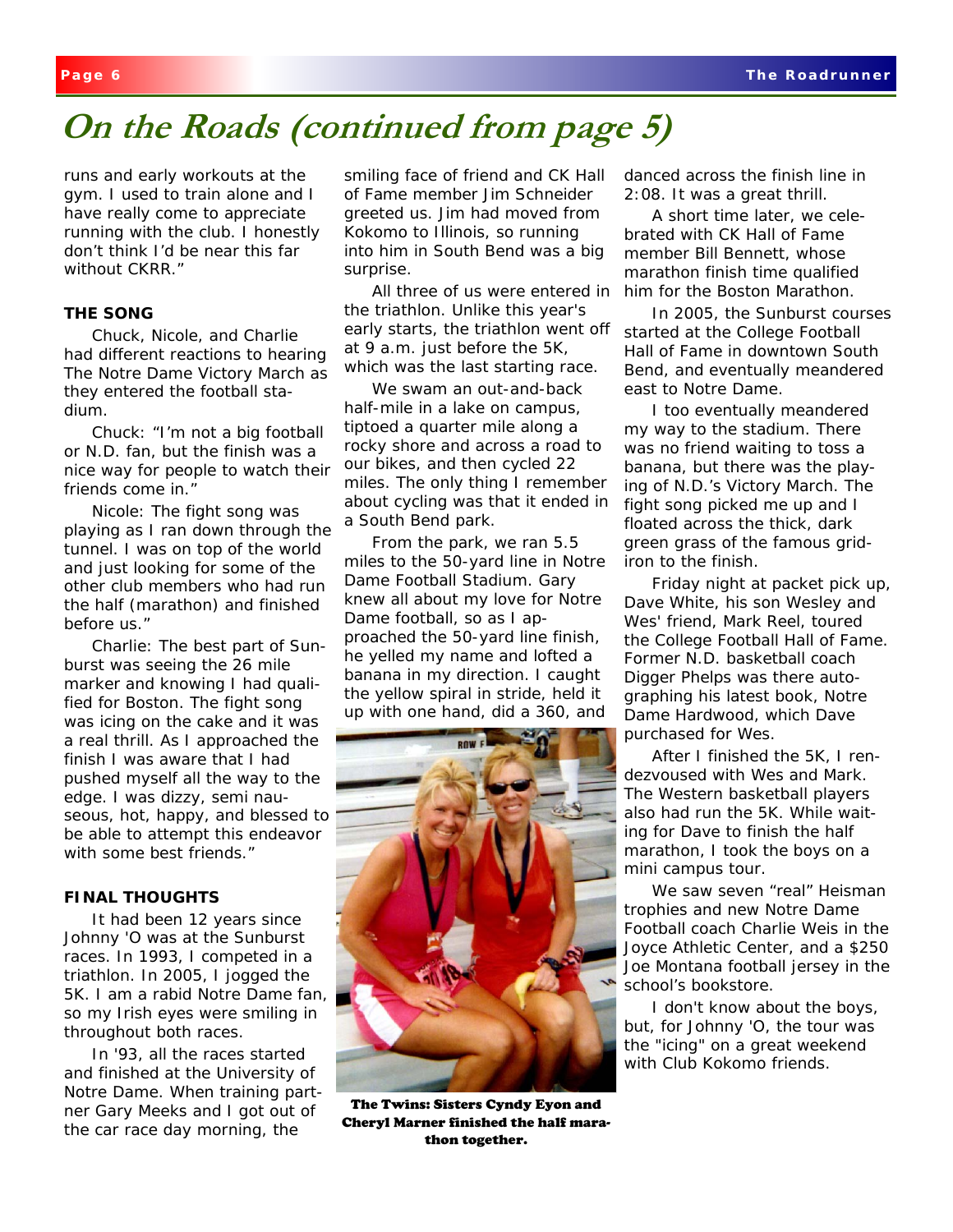# **Maps to Upcoming Events**



There are so many ways to suggest going to the Ironhorse I think it'd be best to give you the address and suggest that you use an on-line travel assistant to find a route. The detailed map provided shows you where you need to go once in Logansport. The address is 905 E. Broadway.

### **Race for Grace (cont)**

Although the Race for Grace does not have

a walking category we still track it in the club and once again the men's winner and women's winners were Rick Spencer (33:34) and Mary Miller (34:19).

Also, we'd like to extend a huge thank you to the Calvary Presbyterian Church and the local sponsors for really taking care of all of us again this year. Only a handful of us left without something to remember the race

by in our hands whether it be a trophy or a prize.  $\begin{bmatrix} \cdot & \cdot & \cdot \\ \cdot & \cdot & \cdot \\ \cdot & \cdot & \cdot \end{bmatrix}$  noth Daugherty is the with a time of 23:00.



Rhenda Acton enjoyed the heat more than most?



From the north or south the easiest way to Western school is to take US 31 to Indiana 26 and head west. Take 26 until you reach 500W and head north (right). Take 500W to 300S and head west (can only go left). You'll see Western schools about a mile down on the south side of the road.

# **Helping Hands 5k**

### **By Brian Reinhardt**

Josh Daugherty is the name of the month as he dominated Club Kokomo running. He started his success at the HH 5k in Sharpsville with an impressive time of 16:10 in hot and humid conditions.

Another name you've seen a lot is that of Kelly Wright as she has been performing well in the women's division. She won at Sharpsville with a time of 21:20.

Masters winners were Gary Jewell with a 16:58 and Angela Minnefield

In the walking competition Jerry Lambert won with a time of

33:04 with Mary Miller taking the women's race with a time of 33:21.

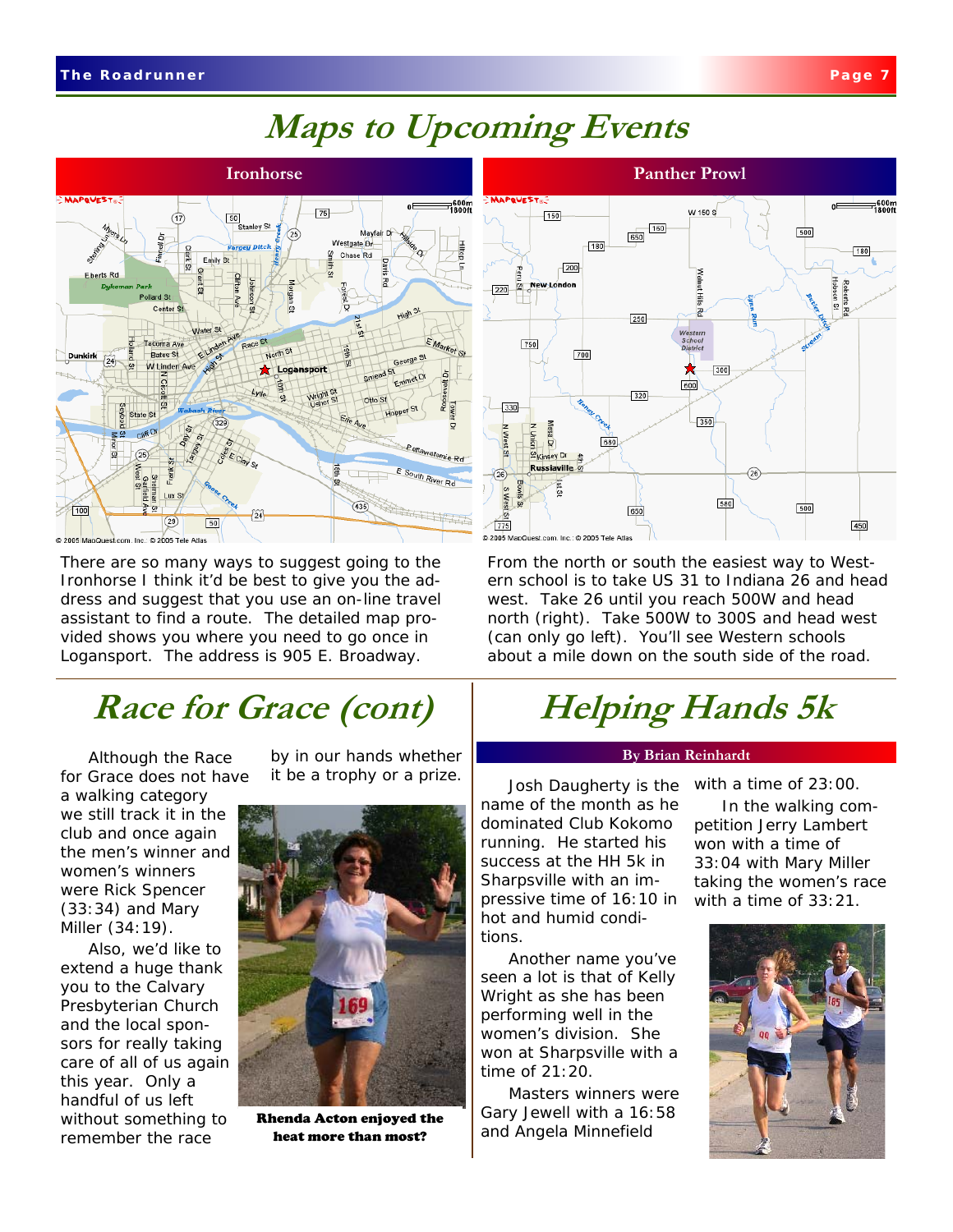### **2004-2005 CKRR Points Standings**

Races scored include the Charity Run, New Year's Eve Race, Oakbrook Valley Race, Amboy Race, Old Ben, Ultimate Challenge, Race for the Cure, Indy 500 Mini-marathon, Peru Trail Run, Jackson Morrow Run, Helping Hands 5k, Greentown Race, Relay for Life, Race for Grace and any one marathon, one half-marathon, or one volunteer.

#### **Runners**

#### *Women*

#### 0-12

Shelby Revils 6-87V Waverly Neer 4-80 Kierra Howell 3-50V Kayla Reinagle 2-35 Mindy Tetrault 1-20V Zoe Irvin 1-10 Lauren Weber 1-10

#### 13-19

Vanessa Lorenz 8-129 Amber Longwith 9-125V Sarah Bauson 6-89H Laura Bauson 5-74H Megan Tetrault 3-50 Anna Hurlock 2-40 Annina Gruber 1-20 Becky Elliott 1-10

#### 20-24

Michelle Tetrault 7-122 Grace Bauson 5-85H Christan Bahler 1-20 Stephanie Miller 1-20 Ashley Taflinger 1-20 Diana Anderson 2-15

25-29 Kelly Wright 13-240MH Shannon Reinagle 9-135H Allison Irvin 9-134H Justine Eads 4-57 Karen Bush 1-15

#### 30-34

Nicole Peel 7-130MH Jeanette Merritt 7-102V Lisa Jones 6-92H Heather Weber 5-90 Julanne Packard 3-44 Amy Graves 2-35H Lisa Stucker 2-25 Robyn Pagington 1-20

#### 35-39

Gina Sheets 11-192MHV Tami Moore 7-109H Angie Banush 3-52H Teresa Long 3-50H Kim Anderson 2-40 Tracy Carden 1-15

#### 40-44

Patti Reinhardt 15-255MH Sharon Miller 11-156H Roxane Burrous 9-144MH Angela Minnefield 5-100 Lynn Howell 3-45 Nancy Anderson 1-5

45-49 Cassie Bauson 8-150H

### **Bulletin Board**

### **For Sale - 1 week –**  Sept. 30<sup>th</sup> to Oct 7<sup>th</sup>  **-2 Bedroom luxurious Westgate Smoky Mountain Resort.**

Sleeps 8, 1 large bedroom suite with Jacuzzi and full bath, full kitchen, living room,

washer and dryer, sleeps 4 (plus), and an efficiency that sleeps 4. Beautiful lodge set between Gatlinburg and Pigeon Forge. \$500 Call Ray or Robin Tetrault if interested or if you have any questions.(pictures available)

Cheryl Marner 4-70H Brenda Masters 3-60HV Sandy Knowland 3-50 Pam Fisher 2-40H Ellen Marie Nichols 2-35H Carla Yerkes 1-20H Lorie Zandi 1-20H

#### 50-54

Robin Tetrault 14-221MHV Joyce Pennycoff 11-187HV Lorene Sandifur 8-150HV Rhenda Acton 5-75V Robin Cole 6-69 Sara Miller 3-60H Christine Williamson 2-29

#### 55-59

Karmen Glaspy 7-125HV Doris Griffith 3-60HV Kathy Barnett 2-20 Lien Koztecki 1-20 Anne Wiles 1-20V Shirley Wilson 1-20H Toni Rethlake 1-10

#### 60-64

Susan Gerhart 2-40H Sarah Kleinknight 1-20H Trudy Pierce 1-20H

#### *Men*

0-12 Quinn Reinhardt 9-160V James Longwith 8-135V Josh Revils 8-117V Levi Fouch 2-32 Leighton Adair 1-20 Keith Bauson 1-10

#### 13-19

Matthew Robertson 7-117 Sam Williamson, Jr. 7-102 Daniel Riffe 5-67 Michael Marley 3-60 Brandon Sheline 3-47 Jesse Bauson 3-45H Bryan Phillips 2-40 Jordan Brown 2-35

#### Mason McGovern 2-35 Tony Robinette 2-30 Adam Bahler 2-22 Peter Bauson 2-22 Alec Digard 1-20V Steve Peugh 1-20 Jordan Lee 1-12 Brett Sanders 1-10

#### 20-24

Seth Daugherty 4-75H Mark Eads 4-64 Josh Daugherty 3-60 Kevin Callaghan 2-35V Eric Newman 2-30 Michael Anderson 1-20

25-29 Kevin Sites 4-80H Matt Yarosz 3-60

30-34 William Irvin 12-210HV Jeff Kuczera 7-140H T.A. Weber 8-127H Keith Hill 4-62H David Reinagle 4-42 Vernon Graves 1-9 Ravi Nagaragu 1-8

#### 35-39

Michael Graham 14-229H Anthony Campbell 5-92H Ron Moore 5-85 Andrew Maibaum 4-60 Shawn Mayfield 1-20

#### 40-44

Byron Bundrent 11-174H Gary Jewell 9-155 Brian Reinhardt 11-154MH Dana Neer 8-152H Ken Swinehart 5-71 Mark Webster 4-69H Dan Lutes 3-50MH Terry Bogue 2-40H Jack Lotzgeselle 2-32H Mike Jones 1-20H Tony Kirgis 1-20H Kim Lee 2-19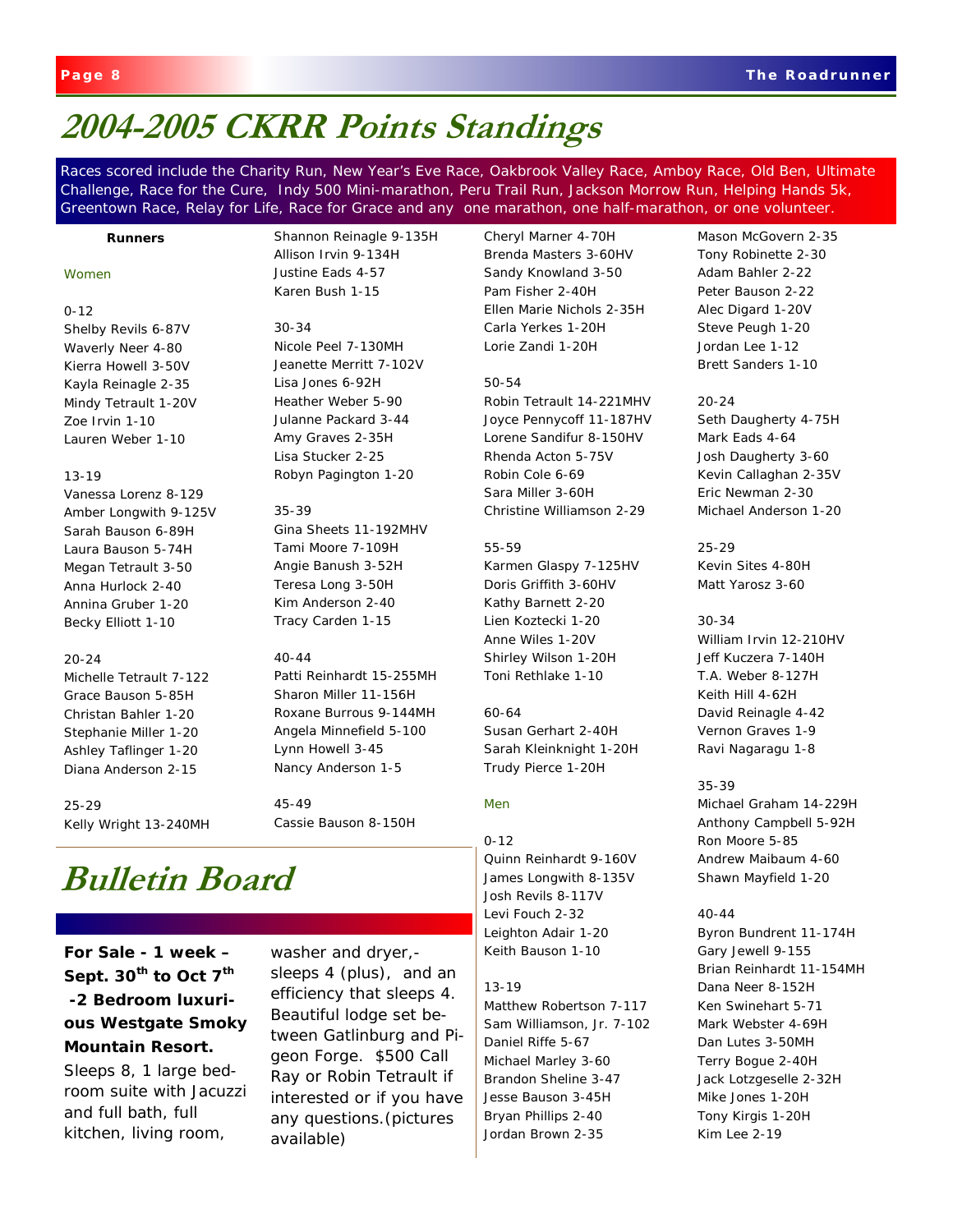## **Points Standings (continued)**

#### 45-49

Ray Tetrault 13-205MH Al Hochgesang 9-165H Eric Mathew 9-129H Earl Strong 8-119H Russ Hovermale 4-58 Matthew Bolinger 4-50H David Gardner 2-40H R.J. Kerr 2-40V Brent Marner 2-40H Jerry Meiring 4-38 Bill Bauson 3-37H Greg Townsend 1-20V Jeff Hemmeger 1-8 John Anderson 1-5

#### 50-54

Charlie Skoog 12-199MH Mark Shorter 13-186H Chuck Masters 9-180H John Sites 10-175MH Mike Deardorff 11-151MH Michael Campbell 4-65MH Dave White 5-65H Don Gifford 4-57H Steve Wand 5-55H

Rex Piercy 3-48V Larry Grant 3-33H Karl Stoneking 1-20H Mike Rethlake 1-10

#### 55-59

Ricke Stucker 13-250MHV David Hughes 10-147M Tom Miklik 10-142MH Ed Oliphant 8-135H Sam Williamson, Sr. 8-131H Fred Chew 5-69H John Wiles 3-48V Phil Leininger 2-30H Garry Hill 1-7

60-64 Stan Shuey 12-179 Bill Barnett 9-160H Jim Burrous 8-113H Dale Sullivan 6-110H Doug Mankell 3-39H Ernie Strawn 1-10

65-69 Robert Cupp 9-155V John Norris 7-140MV Charles Johnson 1-20H Dick Summerton 1-12

 $70<sub>+</sub>$ Bill Heck 8-150V Milt Brown 6-90V

**Walkers** 

#### *Women*

Mary Miller 14-260H Amanda Pena 12-180 Debbie Riffe 12-144 Pat Robertson 13-130H Cynthia Sanders 11-92 Raye Jean Swinehart 6-74H Jane Inman 5-68H Marsha Daugherty 6-64 Amy Revils 5-50V Sylvia Burgin 5-43 Edwina Faust 5-37 Sona Camp 2-27V Debra Bowman 2-23V Helen Brown 2-20 Geana Moore 1-20

Sue Smock 1-20H Jan Stucker 1-20 Diane Gifford 2-18 Barb Hobbs 1-10 Karen Jewell 1-10

#### *Men*

Jerry Lambert 13-209HV Rick Spencer 10-190HV Tim Taflinger 13-154 Keith McAndrews 10-144HV Jackie Sanders 12-109 Robin Michael 9-98H Tim Revils 7-89H Steve Inman 5-66H Russell Fox 5-64 Melvin Hobbs III 3-50H Jack Sanders 2-30 Toney Lorenz 2-27 David Plantenga 1-20V John McGinty 1-8 Dave Woelfel 1-6

### **Race Results**

Helping Hands 5K Run Saturday, June 04, 2005 Sharpsville, IN

1. Josh Daugherty 16:10 3. Michael Marley 16:42 4. Scott Colford 16:47 5. Gary Jewell 16:58 6. Byron Bundrent 17:35 8. Matthew Robertson 19:39 9. Sam Williamson Jr. 19:52 12. William Irvin 21:2013. Kelly Wright 21:20 1st Female 14. Mark Shorter 21:45 15. Don Gifford 22:07 16. Jack Lotzgeselle 22:19 17. Heather Weber 22:30 18. Ricke Stucker 22:35 20. Ron Moore 22:39 22. Angela Minnefield 23:00

23. Ray Tetrault 23:04 24. Mike Daugherty 23:07 25. Vanessa Lorenz 23:08 26. Sam Williamson Sr. 23:29 27. John Norris 23:30 28. Mike Deardorff 23:52 29. Gina Sheets 23:56 30. Lorene Sandifur 24:00 31. Patti Reinhardt 24:00 32. Tom Miklik 24:09 33. Kim Lee 24:30 36. Joyce Pennycoff 26:10 37. Bill Heck 26:42 38. Quinn Reinhardt 26:57 39. Robin Tetrault 26:59 40. Tami Moore 27:02 41. T.A. Weber 27:34 44. Michael Graham 28:58 46. Lisa Jones 30:37

47. Bob Cupp 31:08 48. James Longwith 32:00 49. Robin Cole 32:24

- 50. Milt Brown 32:53
- 51. Levi Fouch 33:16
- 54. Marsha Daugherty
- 36:38
- 56. Sharon Miller 39:18
- 57. Julanne Packard 44:03

#### Helping Hands 5K Walk

- 1. Jerry Lambert 33:04
- 3. Tim Tafflinger 33:09
- 4. Mary Miller 33:21
- 5. Amanda Pena 36:20
- 6. Robin Michael 36:36
- 7. Debbie Riffe 41:33
- 13. Edwina Foust 46:33
- 15. Pat Robertson 46:50

18. Jackie Sanders 50:50

Norris Insurance 5-mile Run and 5k Walk June 10 2005 Greentown, Indiana

- 1. Scott Colford 27:47
- 2. Jeff Kuczera 28:57
- 3. Byron Bundrant 30:14
- 4. Gary Jewell 30:41
- 6. Brian Reinhardt 31:59
- 8. Chuck Masters 32:11
- 11. William Irvin 33:34
- 12. Ashley Taflinger 33:47
- 14. Al Hochgesang 34:20
- 16. Eric Matthew 35:26
- 17. John Sites 35:52
- 18. Jordan Brown 36:12
- 21. Mark Shorter 36:44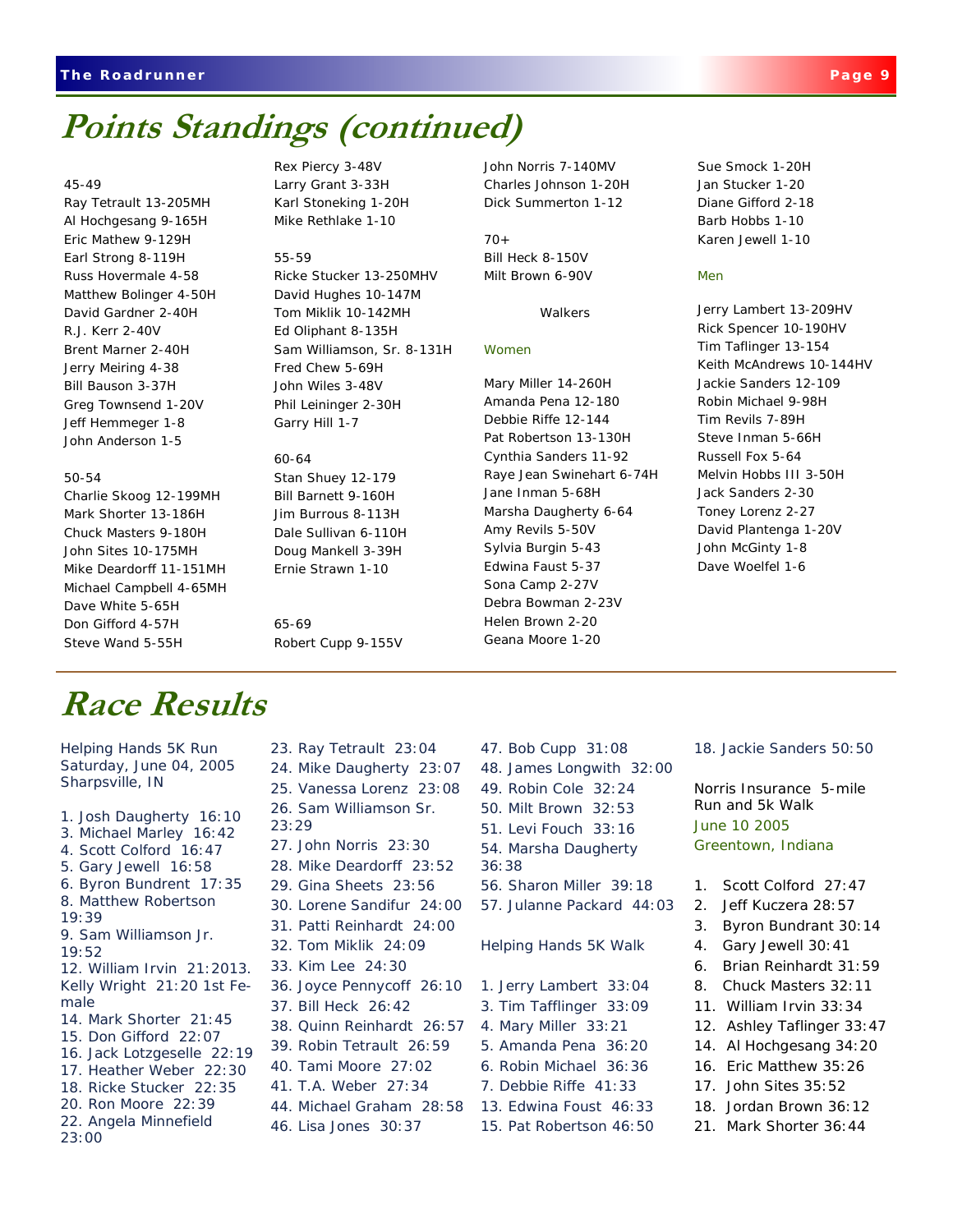## **Race Results (continued)**

- 23. Kevin Sites 36:43
- 24. Earl Strong 36:59
- 26. Jesse Bauson 37:29
- 28. Ricke Stucker 37:59
- 30. Ed Oliphant 38:50
- 32. David Hughes 39:25
- 34. Angela Minefield 39:55
- 38. Patti Reinhardt 40:56
- 39. Ray Tetrault 41:31
- 42. Keith Hill 41:59
- 43. Mike Deardoff 42:16
- 45. Sarah Bauson 42:23
- 46. Tom Miklik 42:23
- 47. Lorene Sandifur 42:40
- 49. Grace Bauson 43:19
- 50. Stan Shuey 43:21
- 51. Jerry Meiring 43:29
- 52. Shawn Mayfield 43:44
- 57. Russell Hovermale 45:10
- 58. Cassie Bauson 45:35
- 59. Laura Bauson 46:09
- 60. Joyce Pennycoff 46:39
- 62. Sandy Knowland 47:31
- 63. Allison Irvin 47:39
- 64. Robin Tetrault 47:44
- 66. Amber Longwith 49:27
- 67. Peter Bauson 50:25 69. William Bauson 50:44
- 70. Mike Graham 51:58
- 71. Bob Cupp 53:25
- 72. Michelle Tetrault 56:26
- 73. Robin Cole 56:52

#### 5k Walk

- 1. Rick Spencer 32:39
- 2. Keith McAndrews 32:53
- 3. Jerry Lambert 33:30
- 5. Tim Taflinger 33:44
- 6. Mary Miller 33:47
- 7. Amanda Pena 36:52
- 8. Robin Michael 37:36
- 10. Debbie Riffe 41:38
- 11. Sylvia Burgin 44:33
- 13. Jackie Sanders 50:06
- 14. Cynthia Sanders 50:10

Race for Grace 5k Run/walk June 25, 2005 Logansport, IN

1. Matt Blume 15:48

4. Gary Jewell 17:14 6. Michael Marley 17:22 7. Byron Bundrent 17:56 8. Dana Neer 18:13 11. Chuck Masters 19:16 17. William Irvin 20:10 18. Brian Reinhardt 20:28 20. Matthew Robertson 20:37 23. Kelly Wright 20:57 25. Tony Campbell 21:09 27. John Sites 21:19 29. Charlie Skoog 21:50 32. Nicole Peel 22:10 33. Mark Shorter 22:16 35. Anna Hurlock 22:31 38. Jordan Lee 22:47 40. Ray Tetrault 22:56 41. Ron Moore 23:01 42. Bill Barnett 23:16 47. David Hughes 23:47 50. Mike Daugherty 24:17 52. Kevin Callaghan 24:18 54. Patti Reinhardt 24:32 56. Lorene Sandifur 24:53 59. Roxane Burrous 25:24 61. Vanessa Lorenz 25:54 65. Stan Shuey 26:05 67. Mark Eads 26:19

2. Josh Daugherty 16:23

68. Bill Heck 26:33

# **Other Race Results**

Sunburst Marathon June 4, 2005 South Bend, Indiana

41. Chuck Masters 3:22:12 106. Nicole Peel 3:41:47 117. Charlie Skoog 3:44:05 369. Roxane Burrous 4:35:30

Round Barn 5K June 10, 2005 Rochester, Indiana

#### 5K Run

- 1. Josh Daugherty 15:30
- 12. Ashley Taflinger 20:11
- 28. Mike Daugherty 23:29
- 45. John Norris 25:40

80. Marsha Daugherty 35:18

#### 5K Walk

- 1. Rick Spencer 34:06
- 2. Jerry Lambert 35:21
- 3. Tim Taflinger 36:07
- 4. Mary Miller 36:09

Buzzards Roost 10k June 25, 2005 Arcadia, Indiana

1. Blaine Zimmerman 34:29

- 36. John Sites 49:41
- 42. Donald Gifford 50:45
- 49. Jack Lotzgeselle 52:24
- 54. Mike Deardorff 53:25



Lisa Jones encourages her daughter Brianna during the recent Race for Grace in Logansport. Brianna went on to finish the 5k in a great time of 42:42.

83. Joyce Pennycoff 28:16 88. James Longwith 28:26 100. Justine Eads 29:22 112. Michael Graham 30:35 113. Rhenda Acton 30:49 130. Robin Cole 32:55 137. Jeanette Merritt 38:47

71. Kim Lee 26:59

72. Russ Hovermale 27:04 77. Amber Longwith 27:35 78. Jim Burrous 27:40 79. Robin Tetrault 27:53 82. Kim Anderson 28:02

- 143. Sharon Miller 41:00
- 150. Lisa Jones 42:43

#### 5k Walk

- 1. Rick Spencer 33:34
- 3. Jerry Lambert 34:09
- 4. Mary Miller 34:19
- 5. Tim Taflinger 34:28 8. Amanda Pena 37:16
- 18. Debbie Riffe 43:39
- 33. Pat Robertson 48:49
- 37. Jackie Sanders 50:43
- 38. Cynthia Sanders 50:52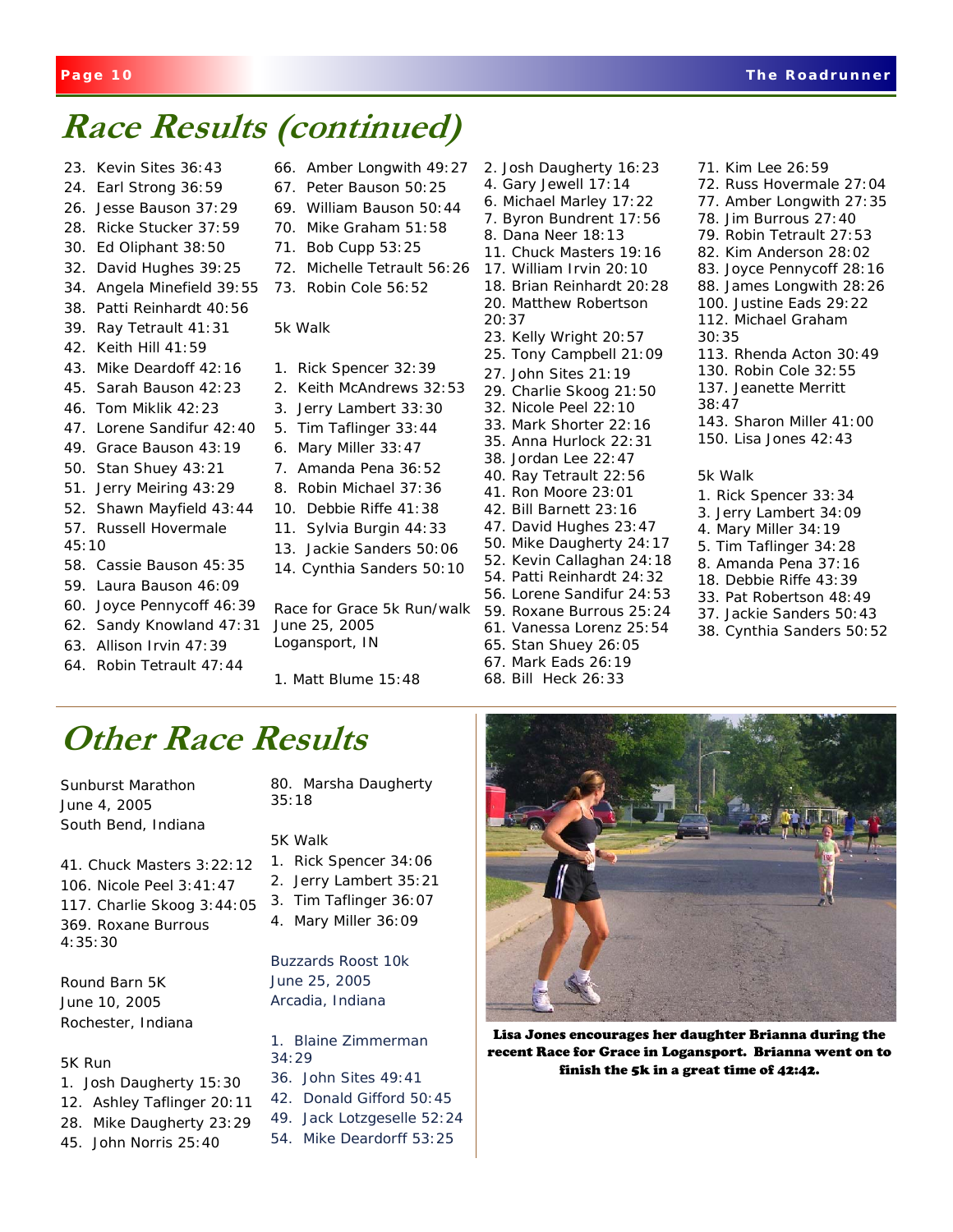### **Race Calendars**

#### **2004-2005 CKRR Race Calendar CHALL COMPUTER COMPUTER COMPUTER COMPUTER COMPUTER COMPUTER COMPUTER COMPUTER COMPUTER**

#### July 02

Haynes-Apperson 4 Mile Run/3 Mile Walk Time: 8 AM Location: Memorial Gymnasium, Kokomo, IN

July 09 Iron Horse 4 Mile Run/3 Mile Walk Time: 8 AM Location: Logansport, IN

July 16 Panther Prowl 5K Run/Walk Time: 8 AM Location: Western H.S., Russiaville, IN

August 06 Norris Insurance 5K Run/Walk Time: 8 AM Location: Converse, IN

CKRR Age-Graded 4 Mile Run & Location: McKinley School August 13 5K Walk Time: 8 AM Location: Highland Park

August 27 Oakbrook Valley 5k XC Run/Walk Time: 7:30 A.M. Location: Oakbrook Valley

September 24 11th Kokomo Symphony 5K Run/Walk Time: 9 AM Location: Highland Park

October 08 Cole Porter 15K Run/5K Run/Walk Time: 8:30 AM Location: Peru, IN

October 15 Norris Insurance 5 Mile Run/5K Walk Time: 8 AM Location: Bunker Hill, IN

November 12 CKRR 4 Mile Run/5K Walk Time: 9 AM

November 24 CKRR Thanksgiving Day Fun Run Time: 8 AM (non points) Location: Highland Park

## **Meeting Minutes**

CKRR Meeting June 6, 2005

Ray Tetrault opened meeting at 7:04 P.M.

Members present:

Ray Tetrault—President, Will Irvin—Vicepresident, Mark Shorter—Treasurer, Brian Reinhardt—Newsletter Editor, Robin Tetrault, Patti Reinhardt, Keith McAndrews, Jackie Sanders, Cindy Sanders, Mel Hobbs, Barb Hobbs, Charlie Skoog, Pat Robertson

Reports

Relay for Life

 Dana and XC team will set up tent Schedule is nearly full but you can still

sign up. Haynes Apperson No tribune money Still searching for sponsors Need a volunteer from club to handle food Trophies are ordered Insight advertising a possibility Question raised about awards for walker. Coyote Kids Courses are ready but unrolled 200+ kids pre-registered Financial Report given by Mark Shorter

Old Business Jackson Morrow results

 All runners will get 20 points. New Business

**July 4 Sallie Mae Freedom Run** 10 Km Run

5 Km Walk 8:00 a.m. Holcomb Gardens on the Butler Campus,Tux Bros (317) 733-3300

#### **July 16 DAMAR Race for**

**Success** 5 Mile Run/5 Km Walk 8:45 a.m. Ameriplex Business Center, Indianapolis, IN Ken Long & Associates (317) 884-4001

#### **August 6 Run for the Sun 5k Run/Walk**

8 AM Marion IN Connie Gamble at (765)384-7109 or eegamble@prodigy.net

#### **August 23 Buckley 5 Miler** (Road & X/C)

2 Mile Competitive Walk (X/C) 7:30 a.m. Buckley Homestead County Park, Lowell IN Albert Mouse (219) 696-1570 Enter Online

#### **August 30 POG Run**

8 Km Run/walk ?.00 a.m. Morristown, IN Ken Long & Associates (317) 884-4001



James Longwith competes during Coyote Kids.

 Age Groups for Walkers 0-49 and 50 and over for both men and women.

> Voted unanimously in favor of and will voted on for second time in July.

 Will Take affect new calendar year if approved.

 Motion to change calendar year to Jan-Dec.

 Voted in favor of with December races to be included in 2005 points.

 Possibility of getting gear with club logo. Pre-orders only.

 Brian will research and report back. Error on track and field form for HA.

Meeting adjourned at 8:55 P.M.